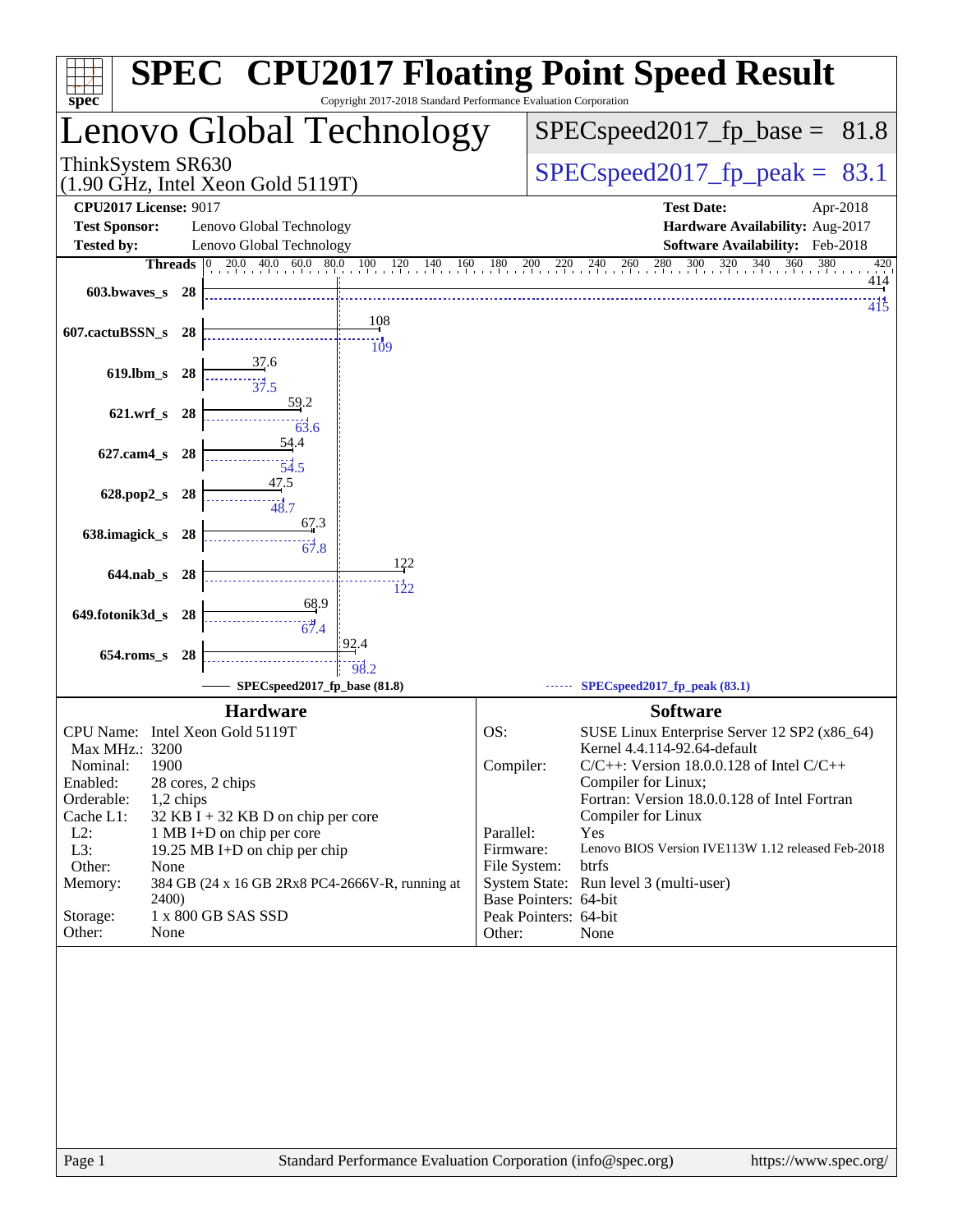

## Lenovo Global Technology

(1.90 GHz, Intel Xeon Gold 5119T)

ThinkSystem SR630  $SPEC speed2017$  fp\_peak = 83.1  $SPECspeed2017<sub>fp</sub> base = 81.8$ 

**[Test Sponsor:](http://www.spec.org/auto/cpu2017/Docs/result-fields.html#TestSponsor)** Lenovo Global Technology **[Hardware Availability:](http://www.spec.org/auto/cpu2017/Docs/result-fields.html#HardwareAvailability)** Aug-2017

**[CPU2017 License:](http://www.spec.org/auto/cpu2017/Docs/result-fields.html#CPU2017License)** 9017 **[Test Date:](http://www.spec.org/auto/cpu2017/Docs/result-fields.html#TestDate)** Apr-2018 **[Tested by:](http://www.spec.org/auto/cpu2017/Docs/result-fields.html#Testedby)** Lenovo Global Technology **[Software Availability:](http://www.spec.org/auto/cpu2017/Docs/result-fields.html#SoftwareAvailability)** Feb-2018

### **[Results Table](http://www.spec.org/auto/cpu2017/Docs/result-fields.html#ResultsTable)**

|                                   |                |                |       | <b>Base</b>    |       |                |            |                |                |              | <b>Peak</b>    |              |                |              |
|-----------------------------------|----------------|----------------|-------|----------------|-------|----------------|------------|----------------|----------------|--------------|----------------|--------------|----------------|--------------|
| <b>Benchmark</b>                  | <b>Threads</b> | <b>Seconds</b> | Ratio | <b>Seconds</b> | Ratio | <b>Seconds</b> | Ratio      | <b>Threads</b> | <b>Seconds</b> | <b>Ratio</b> | <b>Seconds</b> | <b>Ratio</b> | <b>Seconds</b> | <b>Ratio</b> |
| 603.bwayes_s                      | 28             | 142            | 414   | 142            | 415   | 142            | 414        | 28             | 142            | 415          | 143            | 412          | 142            | 415          |
| 607.cactuBSSN s                   | 28             | 155            | 107   | 155            | 108   | 155            | <u>108</u> | 28             | 153            | <u>109</u>   | 152            | 110          | 154            | 109          |
| $619.1$ bm s                      | 28             | 139            | 37.6  | 139            | 37.6  | 139            | 37.6       | 28             | 140            | 37.5         | <b>140</b>     | 37.5         | 140            | 37.4         |
| $621$ .wrf s                      | 28             | 223            | 59.4  | 224            | 59.1  | 223            | 59.2       | 28             | 208            | 63.6         | 208            | 63.5         | 207            | 63.7         |
| $627.cam4_s$                      | 28             | 163            | 54.5  | 163            | 54.4  | 163            | 54.4       | 28             | 163            | 54.5         | 163            | 54.4         | 163            | 54.5         |
| $628.pop2_s$                      | 28             | 251            | 47.4  | 250            | 47.5  | 249            | 47.7       | 28             | 241            | 49.3         | 244            | 48.7         | 244            | 48.7         |
| 638.imagick_s                     | 28             | 213            | 67.8  | 214            | 67.3  | 219            | 65.9       | 28             | 213            | 67.8         | 213            | 67.7         | 213            | 67.8         |
| $644$ .nab s                      | 28             | 143            | 122   | 143            | 122   | 143            | 122        | 28             | 143            | 122          | 143            | 122          | 143            | 122          |
| 649.fotonik3d s                   | 28             | 132            | 68.9  | 133            | 68.6  | 132            | 69.0       | 28             | 134            | 68.0         | <b>135</b>     | 67.4         | 138            | 66.1         |
| $654$ .roms s                     | 28             | 170            | 92.4  | <u>170</u>     | 92.4  | 170            | 92.4       | 28             | 160            | 98.2         | <b>160</b>     | 98.2         | 160            | 98.3         |
| $SPECspeed2017$ fp base =<br>81.8 |                |                |       |                |       |                |            |                |                |              |                |              |                |              |

**[SPECspeed2017\\_fp\\_peak =](http://www.spec.org/auto/cpu2017/Docs/result-fields.html#SPECspeed2017fppeak) 83.1**

Results appear in the [order in which they were run.](http://www.spec.org/auto/cpu2017/Docs/result-fields.html#RunOrder) Bold underlined text [indicates a median measurement](http://www.spec.org/auto/cpu2017/Docs/result-fields.html#Median).

### **[Operating System Notes](http://www.spec.org/auto/cpu2017/Docs/result-fields.html#OperatingSystemNotes)**

Stack size set to unlimited using "ulimit -s unlimited"

### **[General Notes](http://www.spec.org/auto/cpu2017/Docs/result-fields.html#GeneralNotes)**

Environment variables set by runcpu before the start of the run: LD\_LIBRARY\_PATH = "/home/cpu2017.1.0.2.ic18.0/lib/ia32:/home/cpu2017.1.0.2.ic18.0/lib/intel64" LD\_LIBRARY\_PATH = "\$LD\_LIBRARY\_PATH:/home/cpu2017.1.0.2.ic18.0/je5.0.1-32:/home/cpu2017.1.0.2.ic18.0/je5.0.1-64" OMP\_STACKSIZE = "192M"

 Binaries compiled on a system with 1x Intel Core i7-4790 CPU + 32GB RAM memory using Redhat Enterprise Linux 7.4 Transparent Huge Pages enabled by default Prior to runcpu invocation Filesystem page cache synced and cleared with: sync; echo 3> /proc/sys/vm/drop\_caches Yes: The test sponsor attests, as of date of publication, that CVE-2017-5754 (Meltdown) is mitigated in the system as tested and documented. Yes: The test sponsor attests, as of date of publication, that CVE-2017-5753 (Spectre variant 1) is mitigated in the system as tested and documented. Yes: The test sponsor attests, as of date of publication, that CVE-2017-5715 (Spectre variant 2) is mitigated in the system as tested and documented.

#### **[Platform Notes](http://www.spec.org/auto/cpu2017/Docs/result-fields.html#PlatformNotes)**

BIOS configuration: Choose Operating Mode set to Maximum Performance Hyper-Threading set to Disable

**(Continued on next page)**

Page 2 Standard Performance Evaluation Corporation [\(info@spec.org\)](mailto:info@spec.org) <https://www.spec.org/>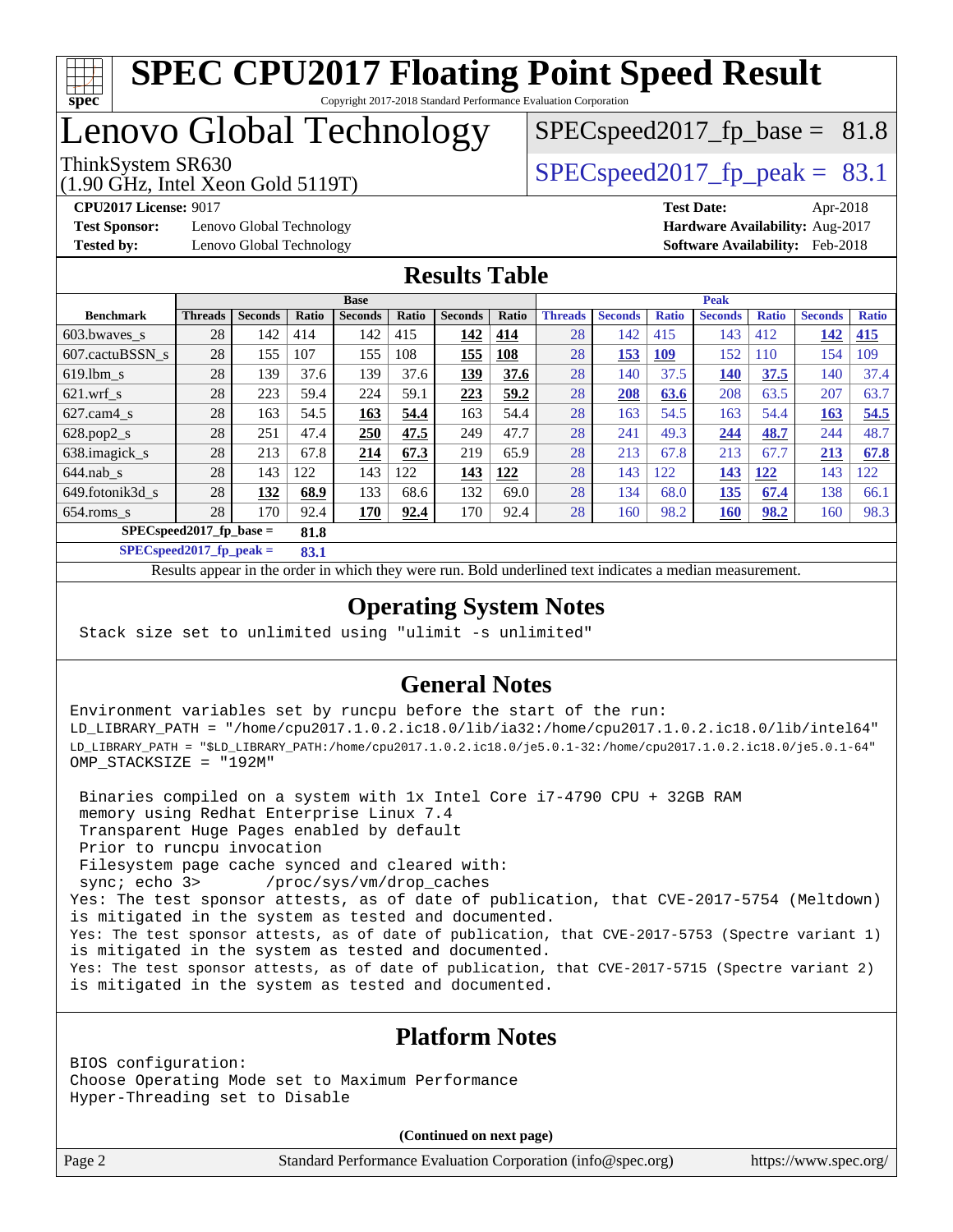| spec <sup>®</sup>                                                                                                     |                                                 | Copyright 2017-2018 Standard Performance Evaluation Corporation                                                                                                                                                                                          | <b>SPEC CPU2017 Floating Point Speed Result</b>                                                                                                             |                                 |  |  |  |  |
|-----------------------------------------------------------------------------------------------------------------------|-------------------------------------------------|----------------------------------------------------------------------------------------------------------------------------------------------------------------------------------------------------------------------------------------------------------|-------------------------------------------------------------------------------------------------------------------------------------------------------------|---------------------------------|--|--|--|--|
|                                                                                                                       |                                                 | Lenovo Global Technology                                                                                                                                                                                                                                 | $SPEC speed2017_f p\_base = 81.8$                                                                                                                           |                                 |  |  |  |  |
| ThinkSystem SR630<br>$(1.90 \text{ GHz}, \text{Intel Xeon Gold } 5119 \text{T})$                                      |                                                 | $SPEC speed2017fp peak = 83.1$                                                                                                                                                                                                                           |                                                                                                                                                             |                                 |  |  |  |  |
| <b>CPU2017 License: 9017</b>                                                                                          |                                                 |                                                                                                                                                                                                                                                          | <b>Test Date:</b>                                                                                                                                           | Apr-2018                        |  |  |  |  |
| <b>Test Sponsor:</b>                                                                                                  | Lenovo Global Technology                        |                                                                                                                                                                                                                                                          |                                                                                                                                                             | Hardware Availability: Aug-2017 |  |  |  |  |
| <b>Tested by:</b>                                                                                                     | Lenovo Global Technology                        |                                                                                                                                                                                                                                                          |                                                                                                                                                             | Software Availability: Feb-2018 |  |  |  |  |
| <b>Platform Notes (Continued)</b>                                                                                     |                                                 |                                                                                                                                                                                                                                                          |                                                                                                                                                             |                                 |  |  |  |  |
| MONITORMWAIT set to Enable<br>Adjacent Cache Prefetch set to Disable<br>Stale AtoS set to Enable<br>DCA set to Enable |                                                 | Sysinfo program /home/cpu2017.1.0.2.ic18.0/bin/sysinfo<br>Rev: r5797 of 2017-06-14 96c45e4568ad54c135fd618bcc091c0f<br>running on Cable-SPECcpu2017-SUSE12SP2 Thu Apr 26 14:27:59 2018<br>SUT (System Under Test) info as seen by some common utilities. |                                                                                                                                                             |                                 |  |  |  |  |
|                                                                                                                       |                                                 | For more information on this section, see<br>https://www.spec.org/cpu2017/Docs/config.html#sysinfo                                                                                                                                                       |                                                                                                                                                             |                                 |  |  |  |  |
| 2<br>28 "processors"<br>cpu cores : 14<br>siblings : 14                                                               | "physical id"s (chips)                          | model name: $Intel(R)$ Xeon $(R)$ Gold 5119T CPU @ 1.90GHz<br>physical 0: cores 0 1 2 3 4 5 6 8 9 10 11 12 13 14<br>physical 1: cores 0 1 2 3 4 5 6 8 9 10 11 12 13 14                                                                                   | cores, siblings (Caution: counting these is hw and system dependent. The following<br>excerpts from /proc/cpuinfo might not be reliable. Use with caution.) |                                 |  |  |  |  |
| From 1scpu:                                                                                                           |                                                 |                                                                                                                                                                                                                                                          |                                                                                                                                                             |                                 |  |  |  |  |
| Architecture:                                                                                                         |                                                 | x86 64                                                                                                                                                                                                                                                   |                                                                                                                                                             |                                 |  |  |  |  |
| $CPU$ op-mode( $s$ ):                                                                                                 |                                                 | $32$ -bit, $64$ -bit                                                                                                                                                                                                                                     |                                                                                                                                                             |                                 |  |  |  |  |
| Byte Order:                                                                                                           |                                                 | Little Endian                                                                                                                                                                                                                                            |                                                                                                                                                             |                                 |  |  |  |  |
| CPU(s):                                                                                                               |                                                 | 28<br>$0 - 27$                                                                                                                                                                                                                                           |                                                                                                                                                             |                                 |  |  |  |  |
|                                                                                                                       | On-line CPU(s) list:<br>Thread( $s$ ) per core: | 1                                                                                                                                                                                                                                                        |                                                                                                                                                             |                                 |  |  |  |  |
|                                                                                                                       | Core(s) per socket:                             | 14                                                                                                                                                                                                                                                       |                                                                                                                                                             |                                 |  |  |  |  |
| Socket(s):                                                                                                            |                                                 | 2                                                                                                                                                                                                                                                        |                                                                                                                                                             |                                 |  |  |  |  |
| NUMA $node(s):$                                                                                                       |                                                 | $\overline{2}$                                                                                                                                                                                                                                           |                                                                                                                                                             |                                 |  |  |  |  |
| Vendor ID:                                                                                                            |                                                 | GenuineIntel                                                                                                                                                                                                                                             |                                                                                                                                                             |                                 |  |  |  |  |
| CPU family:                                                                                                           |                                                 | 6                                                                                                                                                                                                                                                        |                                                                                                                                                             |                                 |  |  |  |  |
| Model:                                                                                                                |                                                 | 85                                                                                                                                                                                                                                                       |                                                                                                                                                             |                                 |  |  |  |  |
| Model name:                                                                                                           |                                                 |                                                                                                                                                                                                                                                          | Intel(R) Xeon(R) Gold 5119T CPU @ 1.90GHz                                                                                                                   |                                 |  |  |  |  |
| Stepping:                                                                                                             |                                                 | 4                                                                                                                                                                                                                                                        |                                                                                                                                                             |                                 |  |  |  |  |
| CPU MHz:                                                                                                              |                                                 | 1895.549                                                                                                                                                                                                                                                 |                                                                                                                                                             |                                 |  |  |  |  |
| BogoMIPS:<br>Virtualization:                                                                                          |                                                 | 3791.09<br>VT-x                                                                                                                                                                                                                                          |                                                                                                                                                             |                                 |  |  |  |  |
| Lld cache:                                                                                                            |                                                 | 32K                                                                                                                                                                                                                                                      |                                                                                                                                                             |                                 |  |  |  |  |
| Lli cache:                                                                                                            |                                                 | 32K                                                                                                                                                                                                                                                      |                                                                                                                                                             |                                 |  |  |  |  |
| L2 cache:                                                                                                             |                                                 | 1024K                                                                                                                                                                                                                                                    |                                                                                                                                                             |                                 |  |  |  |  |
| L3 cache:                                                                                                             |                                                 | 19712K                                                                                                                                                                                                                                                   |                                                                                                                                                             |                                 |  |  |  |  |
|                                                                                                                       | NUMA node0 CPU(s):                              | $0 - 13$                                                                                                                                                                                                                                                 |                                                                                                                                                             |                                 |  |  |  |  |
|                                                                                                                       | NUMA nodel CPU(s):                              | $14 - 27$                                                                                                                                                                                                                                                |                                                                                                                                                             |                                 |  |  |  |  |
|                                                                                                                       |                                                 | (Continued on next page)                                                                                                                                                                                                                                 |                                                                                                                                                             |                                 |  |  |  |  |
| Page 3                                                                                                                |                                                 | Standard Performance Evaluation Corporation (info@spec.org)                                                                                                                                                                                              |                                                                                                                                                             | https://www.spec.org/           |  |  |  |  |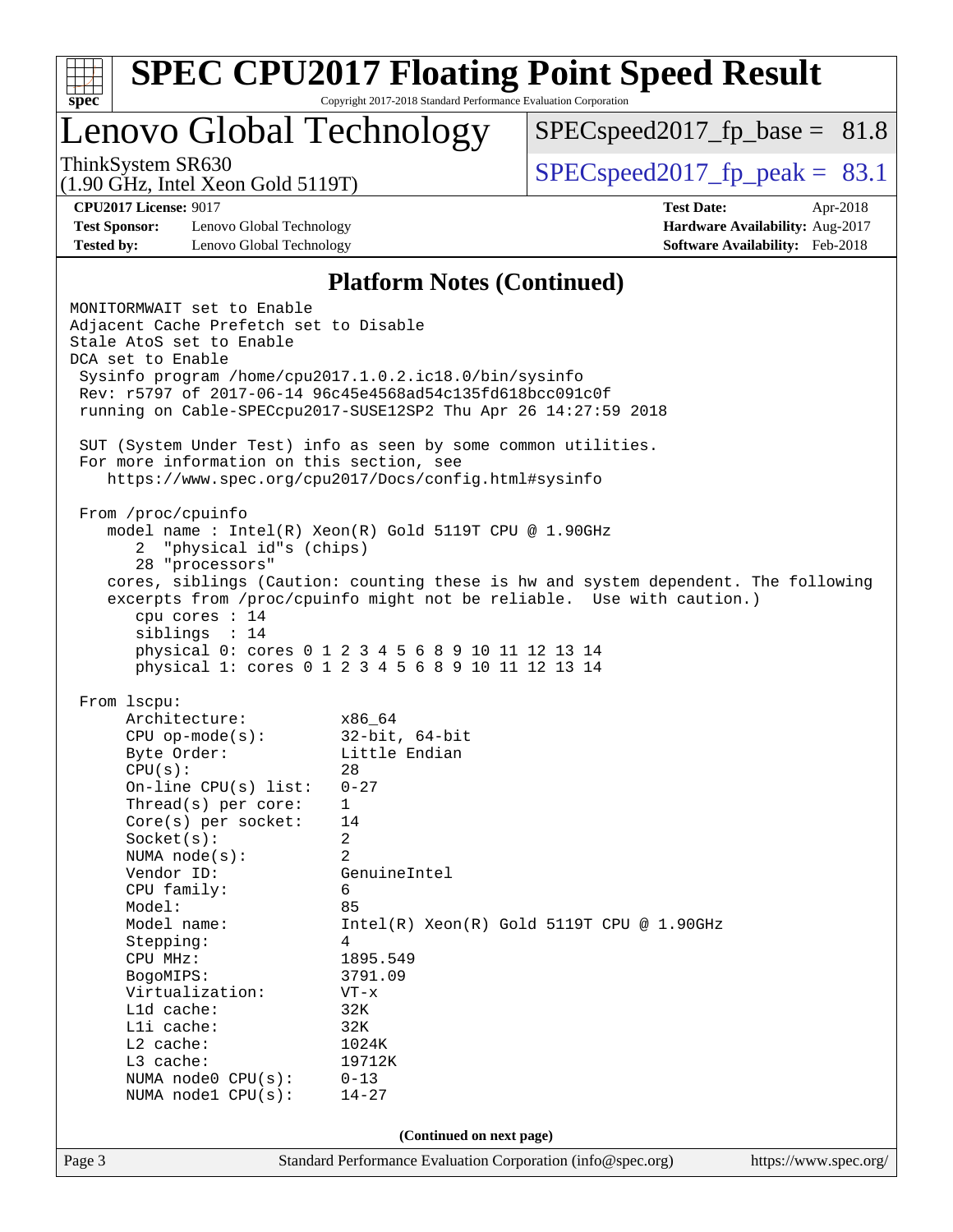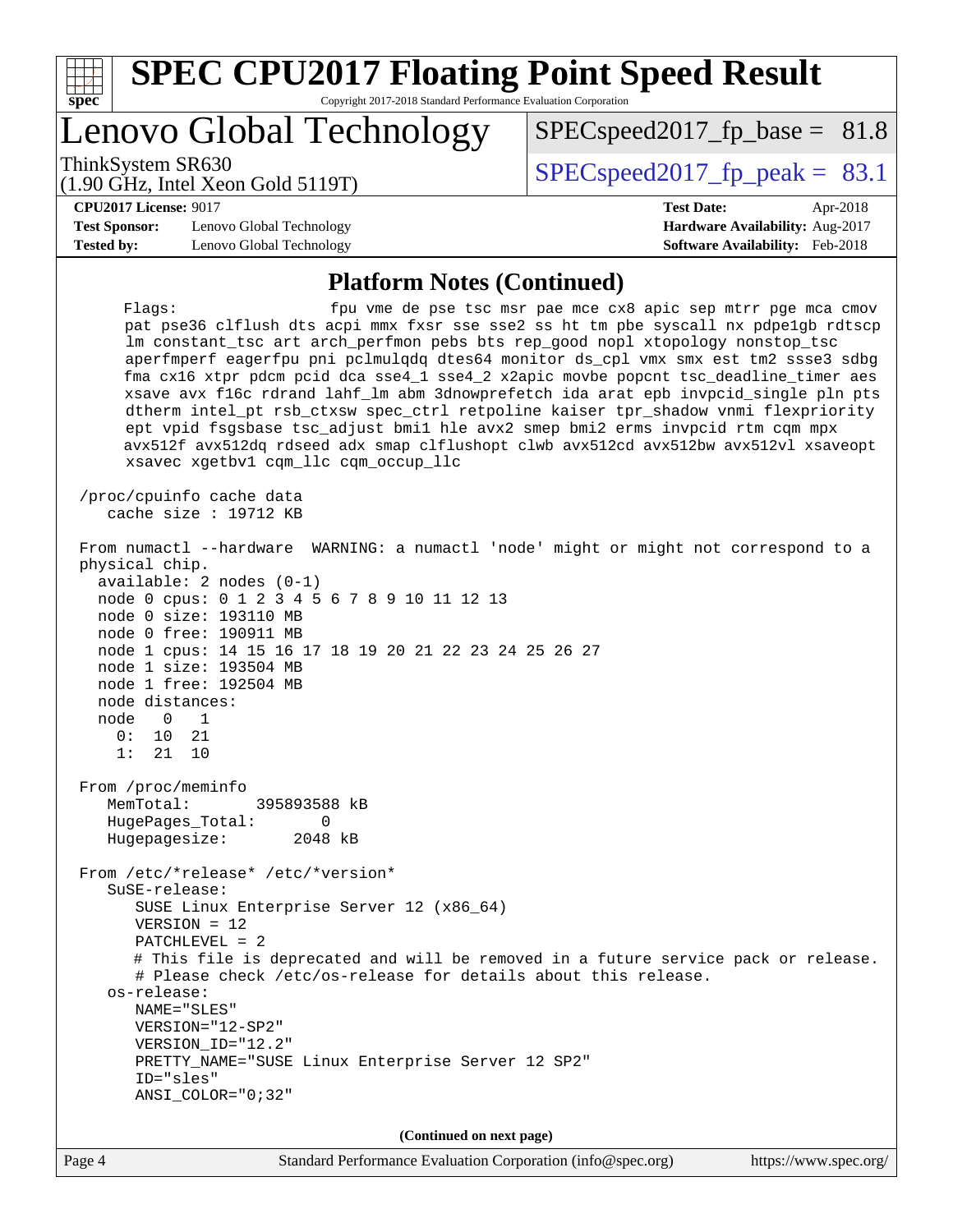|                      | <b>SPEC CPU2017 Floating Point Speed Result</b>                 |                                        |
|----------------------|-----------------------------------------------------------------|----------------------------------------|
| $Spec^*$             | Copyright 2017-2018 Standard Performance Evaluation Corporation |                                        |
|                      | Lenovo Global Technology                                        | $SPEC speed2017_fp\_base = 81.8$       |
|                      | ThinkSystem SR630<br>(1.90 GHz, Intel Xeon Gold 5119T)          | $SPEC speed2017_fp\_peak = 83.1$       |
|                      | <b>CPU2017 License: 9017</b>                                    | <b>Test Date:</b><br>Apr-2018          |
| <b>Test Sponsor:</b> | Lenovo Global Technology                                        | Hardware Availability: Aug-2017        |
| <b>Tested by:</b>    | Lenovo Global Technology                                        | <b>Software Availability:</b> Feb-2018 |

#### **[Platform Notes \(Continued\)](http://www.spec.org/auto/cpu2017/Docs/result-fields.html#PlatformNotes)**

CPE\_NAME="cpe:/o:suse:sles:12:sp2"

uname -a:

 Linux Cable-SPECcpu2017-SUSE12SP2 4.4.114-92.64-default #1 SMP Thu Feb 1 19:18:19 UTC 2018 (c6ce5db) x86\_64 x86\_64 x86\_64 GNU/Linux

run-level 3 Apr 26 05:31

 SPEC is set to: /home/cpu2017.1.0.2.ic18.0 Filesystem Type Size Used Avail Use% Mounted on /dev/sdb2 btrfs 744G 218G 525G 30% /home

 Additional information from dmidecode follows. WARNING: Use caution when you interpret this section. The 'dmidecode' program reads system data which is "intended to allow hardware to be accurately determined", but the intent may not be met, as there are frequent changes to hardware, firmware, and the "DMTF SMBIOS" standard. BIOS Lenovo -[IVE113W-1.12]- 02/06/2018 Memory: 24x Samsung M393A2K43BB1-CTD 16 GB 2 rank 2666, configured at 2400

(End of data from sysinfo program)

#### **[Compiler Version Notes](http://www.spec.org/auto/cpu2017/Docs/result-fields.html#CompilerVersionNotes)**

| CC 619.1bm_s(base) 638.imagick_s(base, peak) 644.nab_s(base, peak)                                                                                                                                                             |
|--------------------------------------------------------------------------------------------------------------------------------------------------------------------------------------------------------------------------------|
| icc (ICC) 18.0.0 20170811<br>Copyright (C) 1985-2017 Intel Corporation. All rights reserved.                                                                                                                                   |
| $CC$ 619.1bm $s$ (peak)                                                                                                                                                                                                        |
| icc (ICC) 18.0.0 20170811<br>Copyright (C) 1985-2017 Intel Corporation. All rights reserved.                                                                                                                                   |
| FC 607.cactuBSSN_s(base)                                                                                                                                                                                                       |
| icpc (ICC) 18.0.0 20170811<br>Copyright (C) 1985-2017 Intel Corporation. All rights reserved.<br>icc (ICC) 18.0.0 20170811<br>Copyright (C) 1985-2017 Intel Corporation. All rights reserved.<br>ifort (IFORT) 18.0.0 20170811 |
| (Continued on next page)                                                                                                                                                                                                       |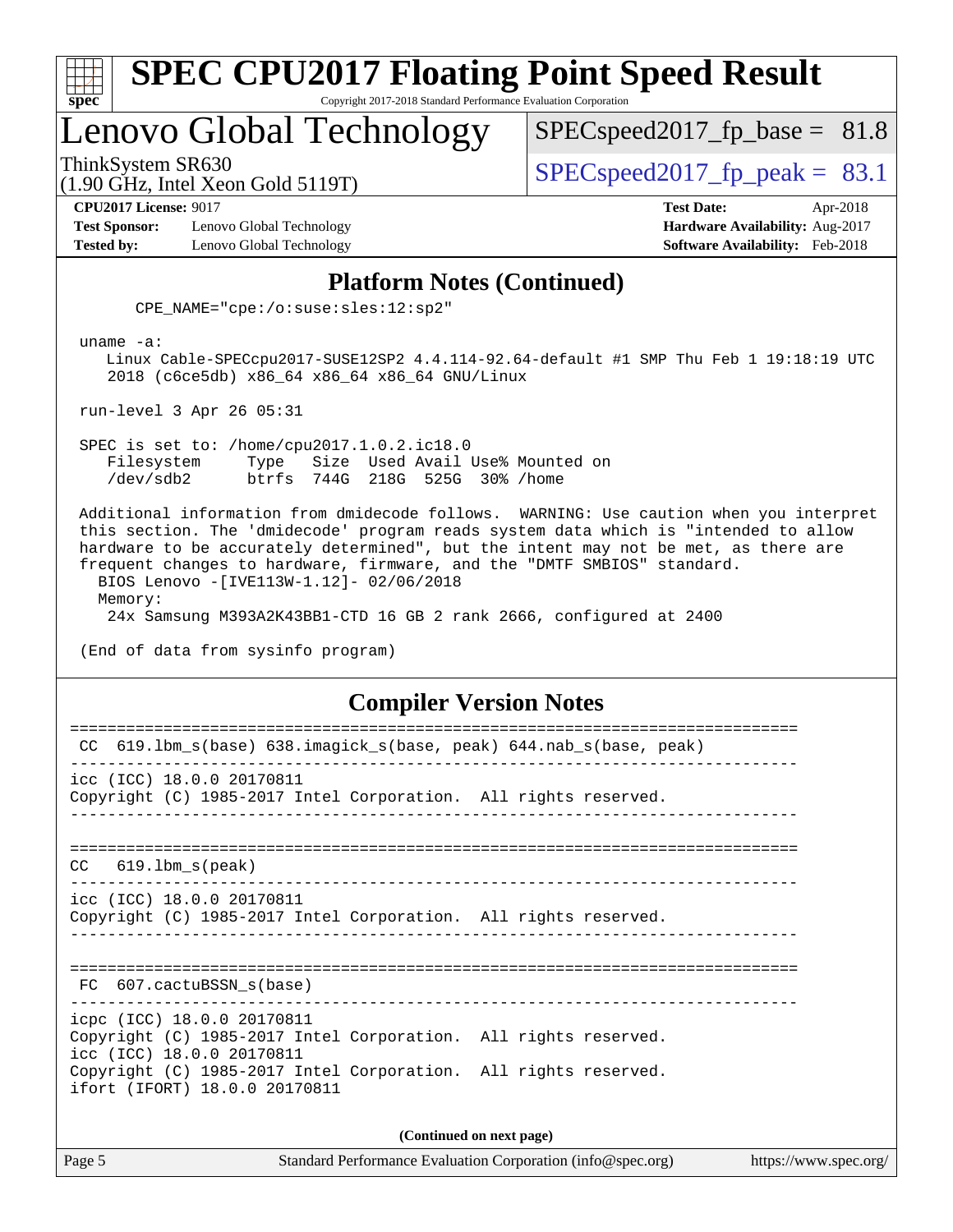| u<br>г |  |  |  |  |  |  |
|--------|--|--|--|--|--|--|

# **[SPEC CPU2017 Floating Point Speed Result](http://www.spec.org/auto/cpu2017/Docs/result-fields.html#SPECCPU2017FloatingPointSpeedResult)**

Copyright 2017-2018 Standard Performance Evaluation Corporation

Lenovo Global Technology

[SPECspeed2017\\_fp\\_base =](http://www.spec.org/auto/cpu2017/Docs/result-fields.html#SPECspeed2017fpbase) 81.8

(1.90 GHz, Intel Xeon Gold 5119T)

ThinkSystem SR630<br>(1.90 GHz, Intel Year Gold 5119T) [SPECspeed2017\\_fp\\_peak =](http://www.spec.org/auto/cpu2017/Docs/result-fields.html#SPECspeed2017fppeak)  $83.1$ 

**[Test Sponsor:](http://www.spec.org/auto/cpu2017/Docs/result-fields.html#TestSponsor)** Lenovo Global Technology **[Hardware Availability:](http://www.spec.org/auto/cpu2017/Docs/result-fields.html#HardwareAvailability)** Aug-2017 **[Tested by:](http://www.spec.org/auto/cpu2017/Docs/result-fields.html#Testedby)** Lenovo Global Technology **[Software Availability:](http://www.spec.org/auto/cpu2017/Docs/result-fields.html#SoftwareAvailability)** Feb-2018

**[CPU2017 License:](http://www.spec.org/auto/cpu2017/Docs/result-fields.html#CPU2017License)** 9017 **[Test Date:](http://www.spec.org/auto/cpu2017/Docs/result-fields.html#TestDate)** Apr-2018

#### **[Compiler Version Notes \(Continued\)](http://www.spec.org/auto/cpu2017/Docs/result-fields.html#CompilerVersionNotes)**

| Copyright (C) 1985-2017 Intel Corporation. All rights reserved.                                                                                                           |
|---------------------------------------------------------------------------------------------------------------------------------------------------------------------------|
| 607.cactuBSSN s(peak)<br>FC                                                                                                                                               |
| icpc (ICC) 18.0.0 20170811<br>Copyright (C) 1985-2017 Intel Corporation.<br>All rights reserved.<br>icc (ICC) 18.0.0 20170811                                             |
| Copyright (C) 1985-2017 Intel Corporation.<br>All rights reserved.<br>ifort (IFORT) 18.0.0 20170811<br>Copyright (C) 1985-2017 Intel Corporation.<br>All rights reserved. |
|                                                                                                                                                                           |
| FC $603.bwaves$ s(base) $649.fotonik3d$ s(base) $654.roms$ s(base)                                                                                                        |
| ifort (IFORT) 18.0.0 20170811<br>Copyright (C) 1985-2017 Intel Corporation. All rights reserved.                                                                          |
| 603.bwaves_s(peak) 649.fotonik3d_s(peak) 654.roms_s(peak)<br>FC                                                                                                           |
| ifort (IFORT) 18.0.0 20170811<br>Copyright (C) 1985-2017 Intel Corporation. All rights reserved.                                                                          |
| $CC$ 621.wrf_s(base) 627.cam4_s(base, peak) 628.pop2_s(base)                                                                                                              |
| ifort (IFORT) 18.0.0 20170811<br>Copyright (C) 1985-2017 Intel Corporation.<br>All rights reserved.<br>icc (ICC) 18.0.0 20170811                                          |
| Copyright (C) 1985-2017 Intel Corporation. All rights reserved.                                                                                                           |
| 621.wrf_s(peak) 628.pop2_s(peak)<br>CC.                                                                                                                                   |
| ifort (IFORT) 18.0.0 20170811<br>Copyright (C) 1985-2017 Intel Corporation. All rights reserved.<br>icc (ICC) 18.0.0 20170811                                             |
| Copyright (C) 1985-2017 Intel Corporation.<br>All rights reserved.                                                                                                        |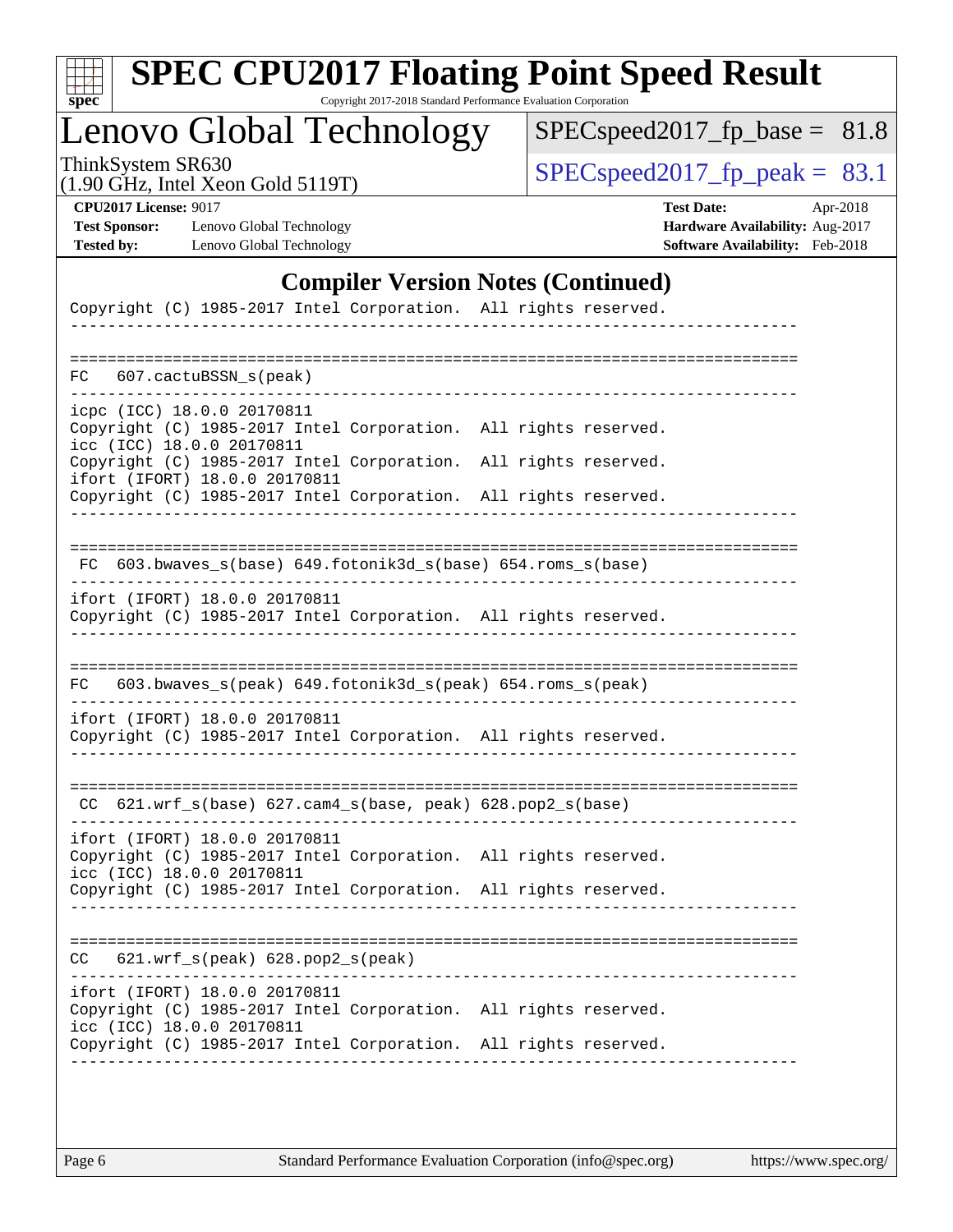

## Lenovo Global Technology

 $SPECspeed2017<sub>fp</sub> base = 81.8$ 

ThinkSystem SR630  $SPEC speed2017$  fp\_peak = 83.1

**[Test Sponsor:](http://www.spec.org/auto/cpu2017/Docs/result-fields.html#TestSponsor)** Lenovo Global Technology **[Hardware Availability:](http://www.spec.org/auto/cpu2017/Docs/result-fields.html#HardwareAvailability)** Aug-2017 **[Tested by:](http://www.spec.org/auto/cpu2017/Docs/result-fields.html#Testedby)** Lenovo Global Technology **[Software Availability:](http://www.spec.org/auto/cpu2017/Docs/result-fields.html#SoftwareAvailability)** Feb-2018

(1.90 GHz, Intel Xeon Gold 5119T)

**[CPU2017 License:](http://www.spec.org/auto/cpu2017/Docs/result-fields.html#CPU2017License)** 9017 **[Test Date:](http://www.spec.org/auto/cpu2017/Docs/result-fields.html#TestDate)** Apr-2018

## **[Base Compiler Invocation](http://www.spec.org/auto/cpu2017/Docs/result-fields.html#BaseCompilerInvocation)**

[C benchmarks](http://www.spec.org/auto/cpu2017/Docs/result-fields.html#Cbenchmarks):

[icc](http://www.spec.org/cpu2017/results/res2018q2/cpu2017-20180527-05839.flags.html#user_CCbase_intel_icc_18.0_66fc1ee009f7361af1fbd72ca7dcefbb700085f36577c54f309893dd4ec40d12360134090235512931783d35fd58c0460139e722d5067c5574d8eaf2b3e37e92)

[Fortran benchmarks](http://www.spec.org/auto/cpu2017/Docs/result-fields.html#Fortranbenchmarks): [ifort](http://www.spec.org/cpu2017/results/res2018q2/cpu2017-20180527-05839.flags.html#user_FCbase_intel_ifort_18.0_8111460550e3ca792625aed983ce982f94888b8b503583aa7ba2b8303487b4d8a21a13e7191a45c5fd58ff318f48f9492884d4413fa793fd88dd292cad7027ca)

[Benchmarks using both Fortran and C](http://www.spec.org/auto/cpu2017/Docs/result-fields.html#BenchmarksusingbothFortranandC): [ifort](http://www.spec.org/cpu2017/results/res2018q2/cpu2017-20180527-05839.flags.html#user_CC_FCbase_intel_ifort_18.0_8111460550e3ca792625aed983ce982f94888b8b503583aa7ba2b8303487b4d8a21a13e7191a45c5fd58ff318f48f9492884d4413fa793fd88dd292cad7027ca) [icc](http://www.spec.org/cpu2017/results/res2018q2/cpu2017-20180527-05839.flags.html#user_CC_FCbase_intel_icc_18.0_66fc1ee009f7361af1fbd72ca7dcefbb700085f36577c54f309893dd4ec40d12360134090235512931783d35fd58c0460139e722d5067c5574d8eaf2b3e37e92)

[Benchmarks using Fortran, C, and C++](http://www.spec.org/auto/cpu2017/Docs/result-fields.html#BenchmarksusingFortranCandCXX): [icpc](http://www.spec.org/cpu2017/results/res2018q2/cpu2017-20180527-05839.flags.html#user_CC_CXX_FCbase_intel_icpc_18.0_c510b6838c7f56d33e37e94d029a35b4a7bccf4766a728ee175e80a419847e808290a9b78be685c44ab727ea267ec2f070ec5dc83b407c0218cded6866a35d07) [icc](http://www.spec.org/cpu2017/results/res2018q2/cpu2017-20180527-05839.flags.html#user_CC_CXX_FCbase_intel_icc_18.0_66fc1ee009f7361af1fbd72ca7dcefbb700085f36577c54f309893dd4ec40d12360134090235512931783d35fd58c0460139e722d5067c5574d8eaf2b3e37e92) [ifort](http://www.spec.org/cpu2017/results/res2018q2/cpu2017-20180527-05839.flags.html#user_CC_CXX_FCbase_intel_ifort_18.0_8111460550e3ca792625aed983ce982f94888b8b503583aa7ba2b8303487b4d8a21a13e7191a45c5fd58ff318f48f9492884d4413fa793fd88dd292cad7027ca)

## **[Base Portability Flags](http://www.spec.org/auto/cpu2017/Docs/result-fields.html#BasePortabilityFlags)**

 603.bwaves\_s: [-DSPEC\\_LP64](http://www.spec.org/cpu2017/results/res2018q2/cpu2017-20180527-05839.flags.html#suite_basePORTABILITY603_bwaves_s_DSPEC_LP64) 607.cactuBSSN\_s: [-DSPEC\\_LP64](http://www.spec.org/cpu2017/results/res2018q2/cpu2017-20180527-05839.flags.html#suite_basePORTABILITY607_cactuBSSN_s_DSPEC_LP64) 619.lbm\_s: [-DSPEC\\_LP64](http://www.spec.org/cpu2017/results/res2018q2/cpu2017-20180527-05839.flags.html#suite_basePORTABILITY619_lbm_s_DSPEC_LP64) 621.wrf\_s: [-DSPEC\\_LP64](http://www.spec.org/cpu2017/results/res2018q2/cpu2017-20180527-05839.flags.html#suite_basePORTABILITY621_wrf_s_DSPEC_LP64) [-DSPEC\\_CASE\\_FLAG](http://www.spec.org/cpu2017/results/res2018q2/cpu2017-20180527-05839.flags.html#b621.wrf_s_baseCPORTABILITY_DSPEC_CASE_FLAG) [-convert big\\_endian](http://www.spec.org/cpu2017/results/res2018q2/cpu2017-20180527-05839.flags.html#user_baseFPORTABILITY621_wrf_s_convert_big_endian_c3194028bc08c63ac5d04de18c48ce6d347e4e562e8892b8bdbdc0214820426deb8554edfa529a3fb25a586e65a3d812c835984020483e7e73212c4d31a38223) 627.cam4\_s: [-DSPEC\\_LP64](http://www.spec.org/cpu2017/results/res2018q2/cpu2017-20180527-05839.flags.html#suite_basePORTABILITY627_cam4_s_DSPEC_LP64) [-DSPEC\\_CASE\\_FLAG](http://www.spec.org/cpu2017/results/res2018q2/cpu2017-20180527-05839.flags.html#b627.cam4_s_baseCPORTABILITY_DSPEC_CASE_FLAG) 628.pop2\_s: [-DSPEC\\_LP64](http://www.spec.org/cpu2017/results/res2018q2/cpu2017-20180527-05839.flags.html#suite_basePORTABILITY628_pop2_s_DSPEC_LP64) [-DSPEC\\_CASE\\_FLAG](http://www.spec.org/cpu2017/results/res2018q2/cpu2017-20180527-05839.flags.html#b628.pop2_s_baseCPORTABILITY_DSPEC_CASE_FLAG) [-convert big\\_endian](http://www.spec.org/cpu2017/results/res2018q2/cpu2017-20180527-05839.flags.html#user_baseFPORTABILITY628_pop2_s_convert_big_endian_c3194028bc08c63ac5d04de18c48ce6d347e4e562e8892b8bdbdc0214820426deb8554edfa529a3fb25a586e65a3d812c835984020483e7e73212c4d31a38223) [-assume byterecl](http://www.spec.org/cpu2017/results/res2018q2/cpu2017-20180527-05839.flags.html#user_baseFPORTABILITY628_pop2_s_assume_byterecl_7e47d18b9513cf18525430bbf0f2177aa9bf368bc7a059c09b2c06a34b53bd3447c950d3f8d6c70e3faf3a05c8557d66a5798b567902e8849adc142926523472) 638.imagick\_s: [-DSPEC\\_LP64](http://www.spec.org/cpu2017/results/res2018q2/cpu2017-20180527-05839.flags.html#suite_basePORTABILITY638_imagick_s_DSPEC_LP64) 644.nab\_s: [-DSPEC\\_LP64](http://www.spec.org/cpu2017/results/res2018q2/cpu2017-20180527-05839.flags.html#suite_basePORTABILITY644_nab_s_DSPEC_LP64) 649.fotonik3d\_s: [-DSPEC\\_LP64](http://www.spec.org/cpu2017/results/res2018q2/cpu2017-20180527-05839.flags.html#suite_basePORTABILITY649_fotonik3d_s_DSPEC_LP64) 654.roms\_s: [-DSPEC\\_LP64](http://www.spec.org/cpu2017/results/res2018q2/cpu2017-20180527-05839.flags.html#suite_basePORTABILITY654_roms_s_DSPEC_LP64)

## **[Base Optimization Flags](http://www.spec.org/auto/cpu2017/Docs/result-fields.html#BaseOptimizationFlags)**

[C benchmarks](http://www.spec.org/auto/cpu2017/Docs/result-fields.html#Cbenchmarks):

[-xCORE-AVX2](http://www.spec.org/cpu2017/results/res2018q2/cpu2017-20180527-05839.flags.html#user_CCbase_f-xCORE-AVX2) [-ipo](http://www.spec.org/cpu2017/results/res2018q2/cpu2017-20180527-05839.flags.html#user_CCbase_f-ipo) [-O3](http://www.spec.org/cpu2017/results/res2018q2/cpu2017-20180527-05839.flags.html#user_CCbase_f-O3) [-no-prec-div](http://www.spec.org/cpu2017/results/res2018q2/cpu2017-20180527-05839.flags.html#user_CCbase_f-no-prec-div) [-qopt-prefetch](http://www.spec.org/cpu2017/results/res2018q2/cpu2017-20180527-05839.flags.html#user_CCbase_f-qopt-prefetch) [-ffinite-math-only](http://www.spec.org/cpu2017/results/res2018q2/cpu2017-20180527-05839.flags.html#user_CCbase_f_finite_math_only_cb91587bd2077682c4b38af759c288ed7c732db004271a9512da14a4f8007909a5f1427ecbf1a0fb78ff2a814402c6114ac565ca162485bbcae155b5e4258871) [-qopt-mem-layout-trans=3](http://www.spec.org/cpu2017/results/res2018q2/cpu2017-20180527-05839.flags.html#user_CCbase_f-qopt-mem-layout-trans_de80db37974c74b1f0e20d883f0b675c88c3b01e9d123adea9b28688d64333345fb62bc4a798493513fdb68f60282f9a726aa07f478b2f7113531aecce732043) [-qopenmp](http://www.spec.org/cpu2017/results/res2018q2/cpu2017-20180527-05839.flags.html#user_CCbase_qopenmp_16be0c44f24f464004c6784a7acb94aca937f053568ce72f94b139a11c7c168634a55f6653758ddd83bcf7b8463e8028bb0b48b77bcddc6b78d5d95bb1df2967) [-DSPEC\\_OPENMP](http://www.spec.org/cpu2017/results/res2018q2/cpu2017-20180527-05839.flags.html#suite_CCbase_DSPEC_OPENMP)

[Fortran benchmarks](http://www.spec.org/auto/cpu2017/Docs/result-fields.html#Fortranbenchmarks):

-DSPEC OPENMP [-xCORE-AVX2](http://www.spec.org/cpu2017/results/res2018q2/cpu2017-20180527-05839.flags.html#user_FCbase_f-xCORE-AVX2) [-ipo](http://www.spec.org/cpu2017/results/res2018q2/cpu2017-20180527-05839.flags.html#user_FCbase_f-ipo) [-O3](http://www.spec.org/cpu2017/results/res2018q2/cpu2017-20180527-05839.flags.html#user_FCbase_f-O3) [-no-prec-div](http://www.spec.org/cpu2017/results/res2018q2/cpu2017-20180527-05839.flags.html#user_FCbase_f-no-prec-div) [-qopt-prefetch](http://www.spec.org/cpu2017/results/res2018q2/cpu2017-20180527-05839.flags.html#user_FCbase_f-qopt-prefetch) [-ffinite-math-only](http://www.spec.org/cpu2017/results/res2018q2/cpu2017-20180527-05839.flags.html#user_FCbase_f_finite_math_only_cb91587bd2077682c4b38af759c288ed7c732db004271a9512da14a4f8007909a5f1427ecbf1a0fb78ff2a814402c6114ac565ca162485bbcae155b5e4258871) [-qopt-mem-layout-trans=3](http://www.spec.org/cpu2017/results/res2018q2/cpu2017-20180527-05839.flags.html#user_FCbase_f-qopt-mem-layout-trans_de80db37974c74b1f0e20d883f0b675c88c3b01e9d123adea9b28688d64333345fb62bc4a798493513fdb68f60282f9a726aa07f478b2f7113531aecce732043) [-qopenmp](http://www.spec.org/cpu2017/results/res2018q2/cpu2017-20180527-05839.flags.html#user_FCbase_qopenmp_16be0c44f24f464004c6784a7acb94aca937f053568ce72f94b139a11c7c168634a55f6653758ddd83bcf7b8463e8028bb0b48b77bcddc6b78d5d95bb1df2967) [-nostandard-realloc-lhs](http://www.spec.org/cpu2017/results/res2018q2/cpu2017-20180527-05839.flags.html#user_FCbase_f_2003_std_realloc_82b4557e90729c0f113870c07e44d33d6f5a304b4f63d4c15d2d0f1fab99f5daaed73bdb9275d9ae411527f28b936061aa8b9c8f2d63842963b95c9dd6426b8a) [-align array32byte](http://www.spec.org/cpu2017/results/res2018q2/cpu2017-20180527-05839.flags.html#user_FCbase_align_array32byte_b982fe038af199962ba9a80c053b8342c548c85b40b8e86eb3cc33dee0d7986a4af373ac2d51c3f7cf710a18d62fdce2948f201cd044323541f22fc0fffc51b6)

[Benchmarks using both Fortran and C](http://www.spec.org/auto/cpu2017/Docs/result-fields.html#BenchmarksusingbothFortranandC):

```
-xCORE-AVX2 -ipo -O3 -no-prec-div -qopt-prefetch -ffinite-math-only
-qopt-mem-layout-trans=3 -qopenmp -DSPEC_OPENMP
-nostandard-realloc-lhs -align array32byte
```
**(Continued on next page)**

Page 7 Standard Performance Evaluation Corporation [\(info@spec.org\)](mailto:info@spec.org) <https://www.spec.org/>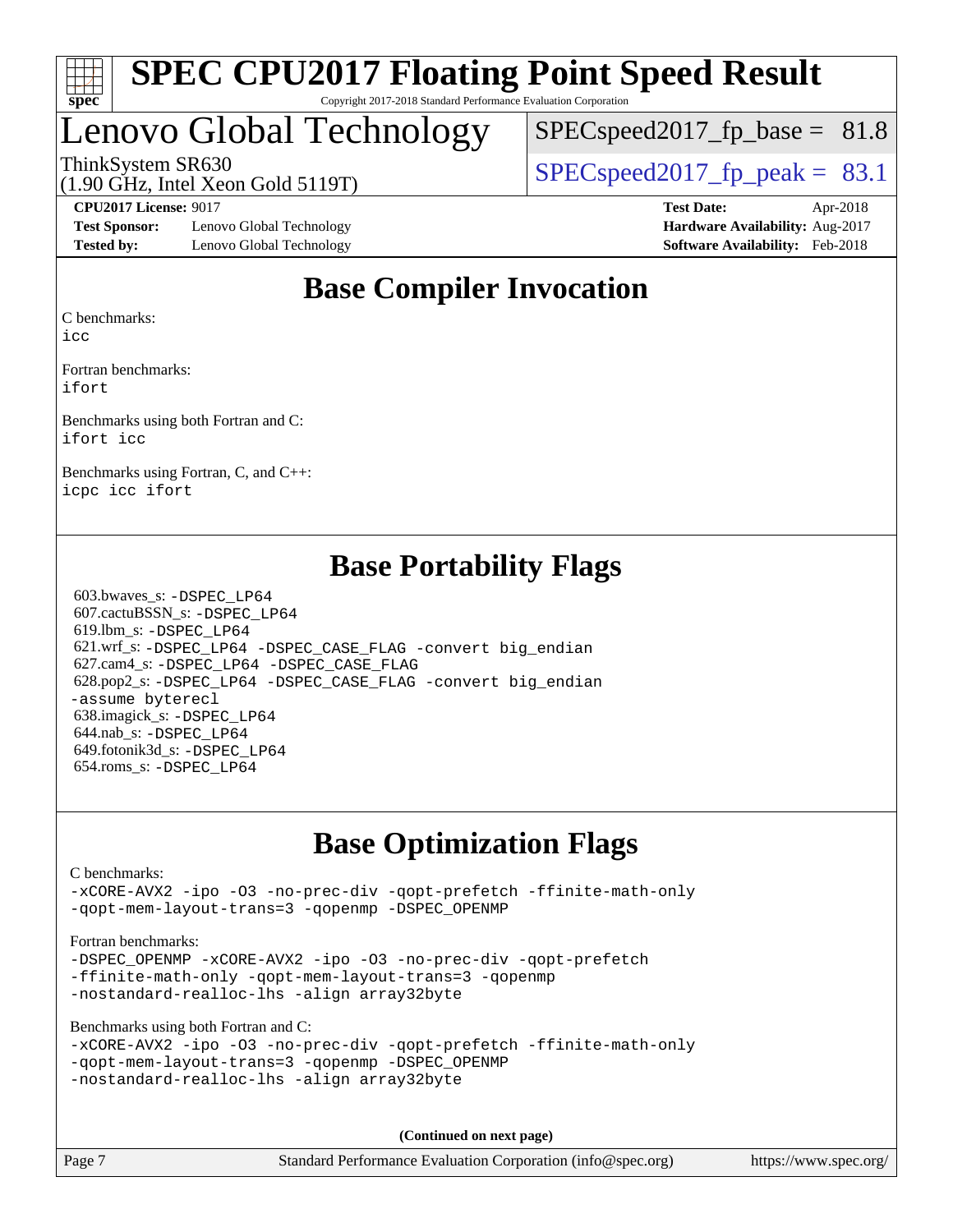

## Lenovo Global Technology

 $SPECspeed2017_fp\_base = 81.8$ 

ThinkSystem SR630<br>(1.90 GHz, Intel Year Gold 5119T)  $\begin{array}{c|c} | \text{SPEC speed2017\_fp\_peak =} & 83.1 \end{array}$ 

**[Test Sponsor:](http://www.spec.org/auto/cpu2017/Docs/result-fields.html#TestSponsor)** Lenovo Global Technology **[Hardware Availability:](http://www.spec.org/auto/cpu2017/Docs/result-fields.html#HardwareAvailability)** Aug-2017 [Tested by:](http://www.spec.org/auto/cpu2017/Docs/result-fields.html#Testedby) Lenovo Global Technology **[Software Availability:](http://www.spec.org/auto/cpu2017/Docs/result-fields.html#SoftwareAvailability)** Feb-2018

(1.90 GHz, Intel Xeon Gold 5119T)

**[CPU2017 License:](http://www.spec.org/auto/cpu2017/Docs/result-fields.html#CPU2017License)** 9017 **[Test Date:](http://www.spec.org/auto/cpu2017/Docs/result-fields.html#TestDate)** Apr-2018

## **[Base Optimization Flags \(Continued\)](http://www.spec.org/auto/cpu2017/Docs/result-fields.html#BaseOptimizationFlags)**

[Benchmarks using Fortran, C, and C++:](http://www.spec.org/auto/cpu2017/Docs/result-fields.html#BenchmarksusingFortranCandCXX)

[-xCORE-AVX2](http://www.spec.org/cpu2017/results/res2018q2/cpu2017-20180527-05839.flags.html#user_CC_CXX_FCbase_f-xCORE-AVX2) [-ipo](http://www.spec.org/cpu2017/results/res2018q2/cpu2017-20180527-05839.flags.html#user_CC_CXX_FCbase_f-ipo) [-O3](http://www.spec.org/cpu2017/results/res2018q2/cpu2017-20180527-05839.flags.html#user_CC_CXX_FCbase_f-O3) [-no-prec-div](http://www.spec.org/cpu2017/results/res2018q2/cpu2017-20180527-05839.flags.html#user_CC_CXX_FCbase_f-no-prec-div) [-qopt-prefetch](http://www.spec.org/cpu2017/results/res2018q2/cpu2017-20180527-05839.flags.html#user_CC_CXX_FCbase_f-qopt-prefetch) [-ffinite-math-only](http://www.spec.org/cpu2017/results/res2018q2/cpu2017-20180527-05839.flags.html#user_CC_CXX_FCbase_f_finite_math_only_cb91587bd2077682c4b38af759c288ed7c732db004271a9512da14a4f8007909a5f1427ecbf1a0fb78ff2a814402c6114ac565ca162485bbcae155b5e4258871) [-qopt-mem-layout-trans=3](http://www.spec.org/cpu2017/results/res2018q2/cpu2017-20180527-05839.flags.html#user_CC_CXX_FCbase_f-qopt-mem-layout-trans_de80db37974c74b1f0e20d883f0b675c88c3b01e9d123adea9b28688d64333345fb62bc4a798493513fdb68f60282f9a726aa07f478b2f7113531aecce732043) [-qopenmp](http://www.spec.org/cpu2017/results/res2018q2/cpu2017-20180527-05839.flags.html#user_CC_CXX_FCbase_qopenmp_16be0c44f24f464004c6784a7acb94aca937f053568ce72f94b139a11c7c168634a55f6653758ddd83bcf7b8463e8028bb0b48b77bcddc6b78d5d95bb1df2967) [-DSPEC\\_OPENMP](http://www.spec.org/cpu2017/results/res2018q2/cpu2017-20180527-05839.flags.html#suite_CC_CXX_FCbase_DSPEC_OPENMP) [-nostandard-realloc-lhs](http://www.spec.org/cpu2017/results/res2018q2/cpu2017-20180527-05839.flags.html#user_CC_CXX_FCbase_f_2003_std_realloc_82b4557e90729c0f113870c07e44d33d6f5a304b4f63d4c15d2d0f1fab99f5daaed73bdb9275d9ae411527f28b936061aa8b9c8f2d63842963b95c9dd6426b8a) [-align array32byte](http://www.spec.org/cpu2017/results/res2018q2/cpu2017-20180527-05839.flags.html#user_CC_CXX_FCbase_align_array32byte_b982fe038af199962ba9a80c053b8342c548c85b40b8e86eb3cc33dee0d7986a4af373ac2d51c3f7cf710a18d62fdce2948f201cd044323541f22fc0fffc51b6)

## **[Base Other Flags](http://www.spec.org/auto/cpu2017/Docs/result-fields.html#BaseOtherFlags)**

[C benchmarks](http://www.spec.org/auto/cpu2017/Docs/result-fields.html#Cbenchmarks):  $-m64 - std= c11$  $-m64 - std= c11$ 

[Fortran benchmarks](http://www.spec.org/auto/cpu2017/Docs/result-fields.html#Fortranbenchmarks): [-m64](http://www.spec.org/cpu2017/results/res2018q2/cpu2017-20180527-05839.flags.html#user_FCbase_intel_intel64_18.0_af43caccfc8ded86e7699f2159af6efc7655f51387b94da716254467f3c01020a5059329e2569e4053f409e7c9202a7efc638f7a6d1ffb3f52dea4a3e31d82ab)

[Benchmarks using both Fortran and C](http://www.spec.org/auto/cpu2017/Docs/result-fields.html#BenchmarksusingbothFortranandC):  $-m64$   $-std=cl1$ 

[Benchmarks using Fortran, C, and C++:](http://www.spec.org/auto/cpu2017/Docs/result-fields.html#BenchmarksusingFortranCandCXX)  $-m64$   $-std=cl1$ 

## **[Peak Compiler Invocation](http://www.spec.org/auto/cpu2017/Docs/result-fields.html#PeakCompilerInvocation)**

[C benchmarks](http://www.spec.org/auto/cpu2017/Docs/result-fields.html#Cbenchmarks): [icc](http://www.spec.org/cpu2017/results/res2018q2/cpu2017-20180527-05839.flags.html#user_CCpeak_intel_icc_18.0_66fc1ee009f7361af1fbd72ca7dcefbb700085f36577c54f309893dd4ec40d12360134090235512931783d35fd58c0460139e722d5067c5574d8eaf2b3e37e92)

[Fortran benchmarks](http://www.spec.org/auto/cpu2017/Docs/result-fields.html#Fortranbenchmarks): [ifort](http://www.spec.org/cpu2017/results/res2018q2/cpu2017-20180527-05839.flags.html#user_FCpeak_intel_ifort_18.0_8111460550e3ca792625aed983ce982f94888b8b503583aa7ba2b8303487b4d8a21a13e7191a45c5fd58ff318f48f9492884d4413fa793fd88dd292cad7027ca)

[Benchmarks using both Fortran and C](http://www.spec.org/auto/cpu2017/Docs/result-fields.html#BenchmarksusingbothFortranandC): [ifort](http://www.spec.org/cpu2017/results/res2018q2/cpu2017-20180527-05839.flags.html#user_CC_FCpeak_intel_ifort_18.0_8111460550e3ca792625aed983ce982f94888b8b503583aa7ba2b8303487b4d8a21a13e7191a45c5fd58ff318f48f9492884d4413fa793fd88dd292cad7027ca) [icc](http://www.spec.org/cpu2017/results/res2018q2/cpu2017-20180527-05839.flags.html#user_CC_FCpeak_intel_icc_18.0_66fc1ee009f7361af1fbd72ca7dcefbb700085f36577c54f309893dd4ec40d12360134090235512931783d35fd58c0460139e722d5067c5574d8eaf2b3e37e92)

[Benchmarks using Fortran, C, and C++:](http://www.spec.org/auto/cpu2017/Docs/result-fields.html#BenchmarksusingFortranCandCXX) [icpc](http://www.spec.org/cpu2017/results/res2018q2/cpu2017-20180527-05839.flags.html#user_CC_CXX_FCpeak_intel_icpc_18.0_c510b6838c7f56d33e37e94d029a35b4a7bccf4766a728ee175e80a419847e808290a9b78be685c44ab727ea267ec2f070ec5dc83b407c0218cded6866a35d07) [icc](http://www.spec.org/cpu2017/results/res2018q2/cpu2017-20180527-05839.flags.html#user_CC_CXX_FCpeak_intel_icc_18.0_66fc1ee009f7361af1fbd72ca7dcefbb700085f36577c54f309893dd4ec40d12360134090235512931783d35fd58c0460139e722d5067c5574d8eaf2b3e37e92) [ifort](http://www.spec.org/cpu2017/results/res2018q2/cpu2017-20180527-05839.flags.html#user_CC_CXX_FCpeak_intel_ifort_18.0_8111460550e3ca792625aed983ce982f94888b8b503583aa7ba2b8303487b4d8a21a13e7191a45c5fd58ff318f48f9492884d4413fa793fd88dd292cad7027ca)

## **[Peak Portability Flags](http://www.spec.org/auto/cpu2017/Docs/result-fields.html#PeakPortabilityFlags)**

Same as Base Portability Flags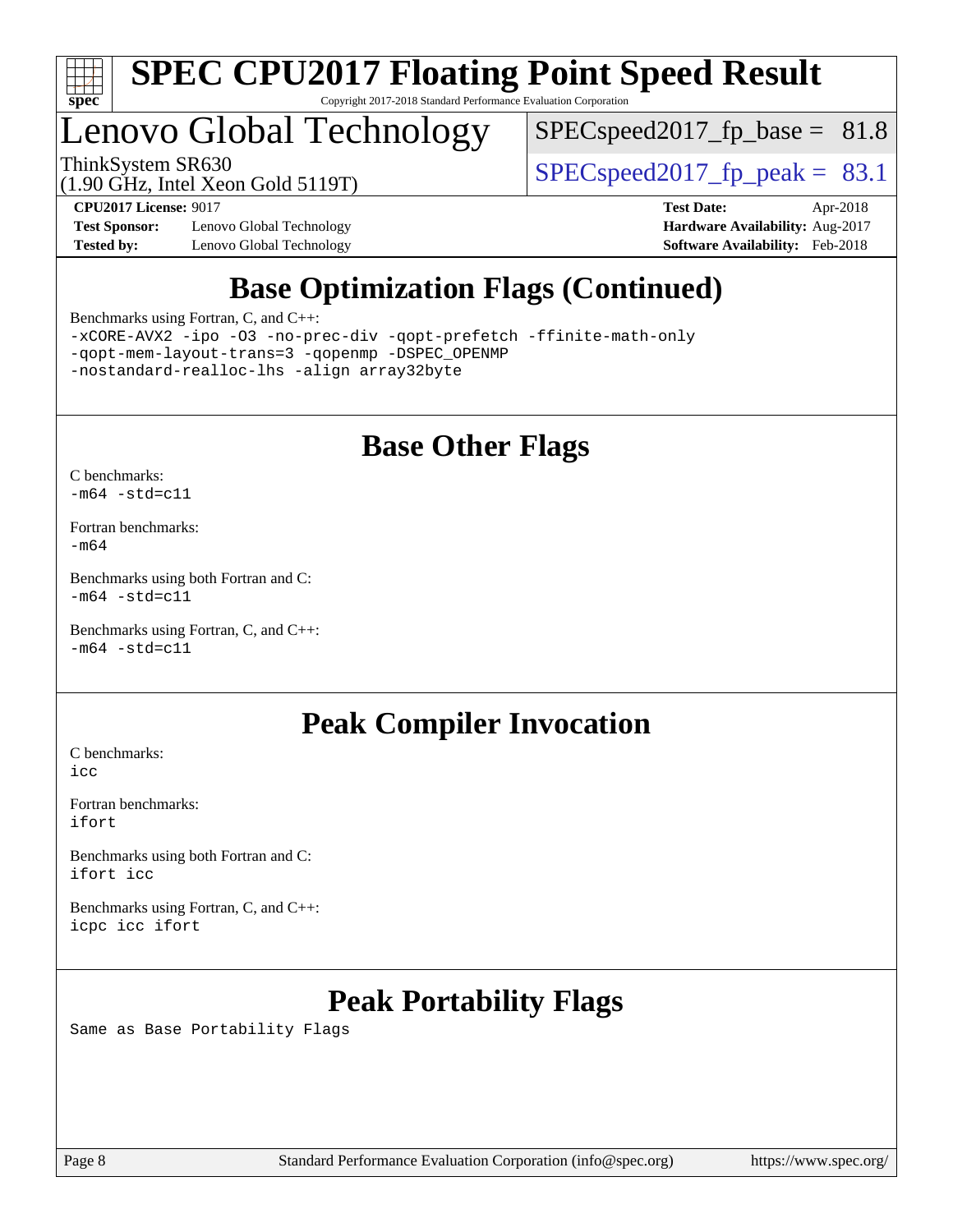| s<br>t.<br>Ш |  |  |  |  |  |  |  |
|--------------|--|--|--|--|--|--|--|

## Lenovo Global Technology

 $SPECspeed2017<sub>fp</sub> base = 81.8$ 

(1.90 GHz, Intel Xeon Gold 5119T)

ThinkSystem SR630  $SPEC speed2017$  fp\_peak = 83.1

**[Test Sponsor:](http://www.spec.org/auto/cpu2017/Docs/result-fields.html#TestSponsor)** Lenovo Global Technology **[Hardware Availability:](http://www.spec.org/auto/cpu2017/Docs/result-fields.html#HardwareAvailability)** Aug-2017 **[Tested by:](http://www.spec.org/auto/cpu2017/Docs/result-fields.html#Testedby)** Lenovo Global Technology **[Software Availability:](http://www.spec.org/auto/cpu2017/Docs/result-fields.html#SoftwareAvailability)** Feb-2018

**[CPU2017 License:](http://www.spec.org/auto/cpu2017/Docs/result-fields.html#CPU2017License)** 9017 **[Test Date:](http://www.spec.org/auto/cpu2017/Docs/result-fields.html#TestDate)** Apr-2018

## **[Peak Optimization Flags](http://www.spec.org/auto/cpu2017/Docs/result-fields.html#PeakOptimizationFlags)**

[C benchmarks](http://www.spec.org/auto/cpu2017/Docs/result-fields.html#Cbenchmarks):

 619.lbm\_s: [-prof-gen](http://www.spec.org/cpu2017/results/res2018q2/cpu2017-20180527-05839.flags.html#user_peakPASS1_CFLAGSPASS1_LDFLAGS619_lbm_s_prof_gen_5aa4926d6013ddb2a31985c654b3eb18169fc0c6952a63635c234f711e6e63dd76e94ad52365559451ec499a2cdb89e4dc58ba4c67ef54ca681ffbe1461d6b36)(pass 1) [-prof-use](http://www.spec.org/cpu2017/results/res2018q2/cpu2017-20180527-05839.flags.html#user_peakPASS2_CFLAGSPASS2_LDFLAGS619_lbm_s_prof_use_1a21ceae95f36a2b53c25747139a6c16ca95bd9def2a207b4f0849963b97e94f5260e30a0c64f4bb623698870e679ca08317ef8150905d41bd88c6f78df73f19)(pass 2) [-O2](http://www.spec.org/cpu2017/results/res2018q2/cpu2017-20180527-05839.flags.html#user_peakPASS1_COPTIMIZE619_lbm_s_f-O2) [-xCORE-AVX2](http://www.spec.org/cpu2017/results/res2018q2/cpu2017-20180527-05839.flags.html#user_peakPASS2_COPTIMIZE619_lbm_s_f-xCORE-AVX2) [-qopt-prefetch](http://www.spec.org/cpu2017/results/res2018q2/cpu2017-20180527-05839.flags.html#user_peakPASS1_COPTIMIZEPASS2_COPTIMIZE619_lbm_s_f-qopt-prefetch) [-ipo](http://www.spec.org/cpu2017/results/res2018q2/cpu2017-20180527-05839.flags.html#user_peakPASS2_COPTIMIZE619_lbm_s_f-ipo) [-O3](http://www.spec.org/cpu2017/results/res2018q2/cpu2017-20180527-05839.flags.html#user_peakPASS2_COPTIMIZE619_lbm_s_f-O3) [-ffinite-math-only](http://www.spec.org/cpu2017/results/res2018q2/cpu2017-20180527-05839.flags.html#user_peakPASS1_COPTIMIZEPASS2_COPTIMIZE619_lbm_s_f_finite_math_only_cb91587bd2077682c4b38af759c288ed7c732db004271a9512da14a4f8007909a5f1427ecbf1a0fb78ff2a814402c6114ac565ca162485bbcae155b5e4258871) [-no-prec-div](http://www.spec.org/cpu2017/results/res2018q2/cpu2017-20180527-05839.flags.html#user_peakPASS2_COPTIMIZE619_lbm_s_f-no-prec-div) [-qopt-mem-layout-trans=3](http://www.spec.org/cpu2017/results/res2018q2/cpu2017-20180527-05839.flags.html#user_peakPASS1_COPTIMIZEPASS2_COPTIMIZE619_lbm_s_f-qopt-mem-layout-trans_de80db37974c74b1f0e20d883f0b675c88c3b01e9d123adea9b28688d64333345fb62bc4a798493513fdb68f60282f9a726aa07f478b2f7113531aecce732043) [-DSPEC\\_SUPPRESS\\_OPENMP](http://www.spec.org/cpu2017/results/res2018q2/cpu2017-20180527-05839.flags.html#suite_peakPASS1_COPTIMIZE619_lbm_s_DSPEC_SUPPRESS_OPENMP) [-qopenmp](http://www.spec.org/cpu2017/results/res2018q2/cpu2017-20180527-05839.flags.html#user_peakPASS2_COPTIMIZE619_lbm_s_qopenmp_16be0c44f24f464004c6784a7acb94aca937f053568ce72f94b139a11c7c168634a55f6653758ddd83bcf7b8463e8028bb0b48b77bcddc6b78d5d95bb1df2967) [-DSPEC\\_OPENMP](http://www.spec.org/cpu2017/results/res2018q2/cpu2017-20180527-05839.flags.html#suite_peakPASS2_COPTIMIZE619_lbm_s_DSPEC_OPENMP) 638.imagick\_s: [-xCORE-AVX2](http://www.spec.org/cpu2017/results/res2018q2/cpu2017-20180527-05839.flags.html#user_peakCOPTIMIZE638_imagick_s_f-xCORE-AVX2) [-ipo](http://www.spec.org/cpu2017/results/res2018q2/cpu2017-20180527-05839.flags.html#user_peakCOPTIMIZE638_imagick_s_f-ipo) [-O3](http://www.spec.org/cpu2017/results/res2018q2/cpu2017-20180527-05839.flags.html#user_peakCOPTIMIZE638_imagick_s_f-O3) [-no-prec-div](http://www.spec.org/cpu2017/results/res2018q2/cpu2017-20180527-05839.flags.html#user_peakCOPTIMIZE638_imagick_s_f-no-prec-div) [-qopt-prefetch](http://www.spec.org/cpu2017/results/res2018q2/cpu2017-20180527-05839.flags.html#user_peakCOPTIMIZE638_imagick_s_f-qopt-prefetch) [-ffinite-math-only](http://www.spec.org/cpu2017/results/res2018q2/cpu2017-20180527-05839.flags.html#user_peakCOPTIMIZE638_imagick_s_f_finite_math_only_cb91587bd2077682c4b38af759c288ed7c732db004271a9512da14a4f8007909a5f1427ecbf1a0fb78ff2a814402c6114ac565ca162485bbcae155b5e4258871) [-qopt-mem-layout-trans=3](http://www.spec.org/cpu2017/results/res2018q2/cpu2017-20180527-05839.flags.html#user_peakCOPTIMIZE638_imagick_s_f-qopt-mem-layout-trans_de80db37974c74b1f0e20d883f0b675c88c3b01e9d123adea9b28688d64333345fb62bc4a798493513fdb68f60282f9a726aa07f478b2f7113531aecce732043) [-qopenmp](http://www.spec.org/cpu2017/results/res2018q2/cpu2017-20180527-05839.flags.html#user_peakCOPTIMIZE638_imagick_s_qopenmp_16be0c44f24f464004c6784a7acb94aca937f053568ce72f94b139a11c7c168634a55f6653758ddd83bcf7b8463e8028bb0b48b77bcddc6b78d5d95bb1df2967) [-DSPEC\\_OPENMP](http://www.spec.org/cpu2017/results/res2018q2/cpu2017-20180527-05839.flags.html#suite_peakCOPTIMIZE638_imagick_s_DSPEC_OPENMP) 644.nab\_s: Same as 638.imagick\_s [Fortran benchmarks:](http://www.spec.org/auto/cpu2017/Docs/result-fields.html#Fortranbenchmarks) [-prof-gen](http://www.spec.org/cpu2017/results/res2018q2/cpu2017-20180527-05839.flags.html#user_FCpeak_prof_gen_5aa4926d6013ddb2a31985c654b3eb18169fc0c6952a63635c234f711e6e63dd76e94ad52365559451ec499a2cdb89e4dc58ba4c67ef54ca681ffbe1461d6b36)(pass 1) [-prof-use](http://www.spec.org/cpu2017/results/res2018q2/cpu2017-20180527-05839.flags.html#user_FCpeak_prof_use_1a21ceae95f36a2b53c25747139a6c16ca95bd9def2a207b4f0849963b97e94f5260e30a0c64f4bb623698870e679ca08317ef8150905d41bd88c6f78df73f19)(pass 2) [-DSPEC\\_SUPPRESS\\_OPENMP](http://www.spec.org/cpu2017/results/res2018q2/cpu2017-20180527-05839.flags.html#suite_FCpeak_DSPEC_SUPPRESS_OPENMP) [-DSPEC\\_OPENMP](http://www.spec.org/cpu2017/results/res2018q2/cpu2017-20180527-05839.flags.html#suite_FCpeak_DSPEC_OPENMP) [-O2](http://www.spec.org/cpu2017/results/res2018q2/cpu2017-20180527-05839.flags.html#user_FCpeak_f-O2) [-xCORE-AVX2](http://www.spec.org/cpu2017/results/res2018q2/cpu2017-20180527-05839.flags.html#user_FCpeak_f-xCORE-AVX2) [-qopt-prefetch](http://www.spec.org/cpu2017/results/res2018q2/cpu2017-20180527-05839.flags.html#user_FCpeak_f-qopt-prefetch) [-ipo](http://www.spec.org/cpu2017/results/res2018q2/cpu2017-20180527-05839.flags.html#user_FCpeak_f-ipo) [-O3](http://www.spec.org/cpu2017/results/res2018q2/cpu2017-20180527-05839.flags.html#user_FCpeak_f-O3) [-ffinite-math-only](http://www.spec.org/cpu2017/results/res2018q2/cpu2017-20180527-05839.flags.html#user_FCpeak_f_finite_math_only_cb91587bd2077682c4b38af759c288ed7c732db004271a9512da14a4f8007909a5f1427ecbf1a0fb78ff2a814402c6114ac565ca162485bbcae155b5e4258871) [-no-prec-div](http://www.spec.org/cpu2017/results/res2018q2/cpu2017-20180527-05839.flags.html#user_FCpeak_f-no-prec-div) [-qopt-mem-layout-trans=3](http://www.spec.org/cpu2017/results/res2018q2/cpu2017-20180527-05839.flags.html#user_FCpeak_f-qopt-mem-layout-trans_de80db37974c74b1f0e20d883f0b675c88c3b01e9d123adea9b28688d64333345fb62bc4a798493513fdb68f60282f9a726aa07f478b2f7113531aecce732043) [-qopenmp](http://www.spec.org/cpu2017/results/res2018q2/cpu2017-20180527-05839.flags.html#user_FCpeak_qopenmp_16be0c44f24f464004c6784a7acb94aca937f053568ce72f94b139a11c7c168634a55f6653758ddd83bcf7b8463e8028bb0b48b77bcddc6b78d5d95bb1df2967) [-nostandard-realloc-lhs](http://www.spec.org/cpu2017/results/res2018q2/cpu2017-20180527-05839.flags.html#user_FCpeak_f_2003_std_realloc_82b4557e90729c0f113870c07e44d33d6f5a304b4f63d4c15d2d0f1fab99f5daaed73bdb9275d9ae411527f28b936061aa8b9c8f2d63842963b95c9dd6426b8a) [-align array32byte](http://www.spec.org/cpu2017/results/res2018q2/cpu2017-20180527-05839.flags.html#user_FCpeak_align_array32byte_b982fe038af199962ba9a80c053b8342c548c85b40b8e86eb3cc33dee0d7986a4af373ac2d51c3f7cf710a18d62fdce2948f201cd044323541f22fc0fffc51b6) [Benchmarks using both Fortran and C](http://www.spec.org/auto/cpu2017/Docs/result-fields.html#BenchmarksusingbothFortranandC): 621.wrf\_s: [-prof-gen](http://www.spec.org/cpu2017/results/res2018q2/cpu2017-20180527-05839.flags.html#user_peakPASS1_CFLAGSPASS1_FFLAGSPASS1_LDFLAGS621_wrf_s_prof_gen_5aa4926d6013ddb2a31985c654b3eb18169fc0c6952a63635c234f711e6e63dd76e94ad52365559451ec499a2cdb89e4dc58ba4c67ef54ca681ffbe1461d6b36)(pass 1) [-prof-use](http://www.spec.org/cpu2017/results/res2018q2/cpu2017-20180527-05839.flags.html#user_peakPASS2_CFLAGSPASS2_FFLAGSPASS2_LDFLAGS621_wrf_s_prof_use_1a21ceae95f36a2b53c25747139a6c16ca95bd9def2a207b4f0849963b97e94f5260e30a0c64f4bb623698870e679ca08317ef8150905d41bd88c6f78df73f19)(pass 2) [-O2](http://www.spec.org/cpu2017/results/res2018q2/cpu2017-20180527-05839.flags.html#user_peakPASS1_COPTIMIZEPASS1_FOPTIMIZE621_wrf_s_f-O2) [-xCORE-AVX2](http://www.spec.org/cpu2017/results/res2018q2/cpu2017-20180527-05839.flags.html#user_peakPASS2_COPTIMIZEPASS2_FOPTIMIZE621_wrf_s_f-xCORE-AVX2) [-qopt-prefetch](http://www.spec.org/cpu2017/results/res2018q2/cpu2017-20180527-05839.flags.html#user_peakPASS1_COPTIMIZEPASS1_FOPTIMIZEPASS2_COPTIMIZEPASS2_FOPTIMIZE621_wrf_s_f-qopt-prefetch) [-ipo](http://www.spec.org/cpu2017/results/res2018q2/cpu2017-20180527-05839.flags.html#user_peakPASS2_COPTIMIZEPASS2_FOPTIMIZE621_wrf_s_f-ipo) [-O3](http://www.spec.org/cpu2017/results/res2018q2/cpu2017-20180527-05839.flags.html#user_peakPASS2_COPTIMIZEPASS2_FOPTIMIZE621_wrf_s_f-O3) [-ffinite-math-only](http://www.spec.org/cpu2017/results/res2018q2/cpu2017-20180527-05839.flags.html#user_peakPASS1_COPTIMIZEPASS1_FOPTIMIZEPASS2_COPTIMIZEPASS2_FOPTIMIZE621_wrf_s_f_finite_math_only_cb91587bd2077682c4b38af759c288ed7c732db004271a9512da14a4f8007909a5f1427ecbf1a0fb78ff2a814402c6114ac565ca162485bbcae155b5e4258871) [-no-prec-div](http://www.spec.org/cpu2017/results/res2018q2/cpu2017-20180527-05839.flags.html#user_peakPASS2_COPTIMIZEPASS2_FOPTIMIZE621_wrf_s_f-no-prec-div) [-qopt-mem-layout-trans=3](http://www.spec.org/cpu2017/results/res2018q2/cpu2017-20180527-05839.flags.html#user_peakPASS1_COPTIMIZEPASS1_FOPTIMIZEPASS2_COPTIMIZEPASS2_FOPTIMIZE621_wrf_s_f-qopt-mem-layout-trans_de80db37974c74b1f0e20d883f0b675c88c3b01e9d123adea9b28688d64333345fb62bc4a798493513fdb68f60282f9a726aa07f478b2f7113531aecce732043) [-DSPEC\\_SUPPRESS\\_OPENMP](http://www.spec.org/cpu2017/results/res2018q2/cpu2017-20180527-05839.flags.html#suite_peakPASS1_COPTIMIZEPASS1_FOPTIMIZE621_wrf_s_DSPEC_SUPPRESS_OPENMP) [-qopenmp](http://www.spec.org/cpu2017/results/res2018q2/cpu2017-20180527-05839.flags.html#user_peakPASS2_COPTIMIZEPASS2_FOPTIMIZE621_wrf_s_qopenmp_16be0c44f24f464004c6784a7acb94aca937f053568ce72f94b139a11c7c168634a55f6653758ddd83bcf7b8463e8028bb0b48b77bcddc6b78d5d95bb1df2967) [-DSPEC\\_OPENMP](http://www.spec.org/cpu2017/results/res2018q2/cpu2017-20180527-05839.flags.html#suite_peakPASS2_COPTIMIZEPASS2_FOPTIMIZE621_wrf_s_DSPEC_OPENMP) [-nostandard-realloc-lhs](http://www.spec.org/cpu2017/results/res2018q2/cpu2017-20180527-05839.flags.html#user_peakEXTRA_FOPTIMIZE621_wrf_s_f_2003_std_realloc_82b4557e90729c0f113870c07e44d33d6f5a304b4f63d4c15d2d0f1fab99f5daaed73bdb9275d9ae411527f28b936061aa8b9c8f2d63842963b95c9dd6426b8a) [-align array32byte](http://www.spec.org/cpu2017/results/res2018q2/cpu2017-20180527-05839.flags.html#user_peakEXTRA_FOPTIMIZE621_wrf_s_align_array32byte_b982fe038af199962ba9a80c053b8342c548c85b40b8e86eb3cc33dee0d7986a4af373ac2d51c3f7cf710a18d62fdce2948f201cd044323541f22fc0fffc51b6) 627.cam4\_s: [-xCORE-AVX2](http://www.spec.org/cpu2017/results/res2018q2/cpu2017-20180527-05839.flags.html#user_peakCOPTIMIZEFOPTIMIZE627_cam4_s_f-xCORE-AVX2) [-ipo](http://www.spec.org/cpu2017/results/res2018q2/cpu2017-20180527-05839.flags.html#user_peakCOPTIMIZEFOPTIMIZE627_cam4_s_f-ipo) [-O3](http://www.spec.org/cpu2017/results/res2018q2/cpu2017-20180527-05839.flags.html#user_peakCOPTIMIZEFOPTIMIZE627_cam4_s_f-O3) [-no-prec-div](http://www.spec.org/cpu2017/results/res2018q2/cpu2017-20180527-05839.flags.html#user_peakCOPTIMIZEFOPTIMIZE627_cam4_s_f-no-prec-div) [-qopt-prefetch](http://www.spec.org/cpu2017/results/res2018q2/cpu2017-20180527-05839.flags.html#user_peakCOPTIMIZEFOPTIMIZE627_cam4_s_f-qopt-prefetch) [-ffinite-math-only](http://www.spec.org/cpu2017/results/res2018q2/cpu2017-20180527-05839.flags.html#user_peakCOPTIMIZEFOPTIMIZE627_cam4_s_f_finite_math_only_cb91587bd2077682c4b38af759c288ed7c732db004271a9512da14a4f8007909a5f1427ecbf1a0fb78ff2a814402c6114ac565ca162485bbcae155b5e4258871) [-qopt-mem-layout-trans=3](http://www.spec.org/cpu2017/results/res2018q2/cpu2017-20180527-05839.flags.html#user_peakCOPTIMIZEFOPTIMIZE627_cam4_s_f-qopt-mem-layout-trans_de80db37974c74b1f0e20d883f0b675c88c3b01e9d123adea9b28688d64333345fb62bc4a798493513fdb68f60282f9a726aa07f478b2f7113531aecce732043) [-qopenmp](http://www.spec.org/cpu2017/results/res2018q2/cpu2017-20180527-05839.flags.html#user_peakCOPTIMIZEFOPTIMIZE627_cam4_s_qopenmp_16be0c44f24f464004c6784a7acb94aca937f053568ce72f94b139a11c7c168634a55f6653758ddd83bcf7b8463e8028bb0b48b77bcddc6b78d5d95bb1df2967) [-DSPEC\\_OPENMP](http://www.spec.org/cpu2017/results/res2018q2/cpu2017-20180527-05839.flags.html#suite_peakCOPTIMIZEFOPTIMIZE627_cam4_s_DSPEC_OPENMP) [-nostandard-realloc-lhs](http://www.spec.org/cpu2017/results/res2018q2/cpu2017-20180527-05839.flags.html#user_peakEXTRA_FOPTIMIZE627_cam4_s_f_2003_std_realloc_82b4557e90729c0f113870c07e44d33d6f5a304b4f63d4c15d2d0f1fab99f5daaed73bdb9275d9ae411527f28b936061aa8b9c8f2d63842963b95c9dd6426b8a) [-align array32byte](http://www.spec.org/cpu2017/results/res2018q2/cpu2017-20180527-05839.flags.html#user_peakEXTRA_FOPTIMIZE627_cam4_s_align_array32byte_b982fe038af199962ba9a80c053b8342c548c85b40b8e86eb3cc33dee0d7986a4af373ac2d51c3f7cf710a18d62fdce2948f201cd044323541f22fc0fffc51b6) 628.pop2\_s: Same as 621.wrf\_s [Benchmarks using Fortran, C, and C++](http://www.spec.org/auto/cpu2017/Docs/result-fields.html#BenchmarksusingFortranCandCXX): [-prof-gen](http://www.spec.org/cpu2017/results/res2018q2/cpu2017-20180527-05839.flags.html#user_CC_CXX_FCpeak_prof_gen_5aa4926d6013ddb2a31985c654b3eb18169fc0c6952a63635c234f711e6e63dd76e94ad52365559451ec499a2cdb89e4dc58ba4c67ef54ca681ffbe1461d6b36)(pass 1) [-prof-use](http://www.spec.org/cpu2017/results/res2018q2/cpu2017-20180527-05839.flags.html#user_CC_CXX_FCpeak_prof_use_1a21ceae95f36a2b53c25747139a6c16ca95bd9def2a207b4f0849963b97e94f5260e30a0c64f4bb623698870e679ca08317ef8150905d41bd88c6f78df73f19)(pass 2) [-O2](http://www.spec.org/cpu2017/results/res2018q2/cpu2017-20180527-05839.flags.html#user_CC_CXX_FCpeak_f-O2) [-xCORE-AVX2](http://www.spec.org/cpu2017/results/res2018q2/cpu2017-20180527-05839.flags.html#user_CC_CXX_FCpeak_f-xCORE-AVX2) [-qopt-prefetch](http://www.spec.org/cpu2017/results/res2018q2/cpu2017-20180527-05839.flags.html#user_CC_CXX_FCpeak_f-qopt-prefetch) [-ipo](http://www.spec.org/cpu2017/results/res2018q2/cpu2017-20180527-05839.flags.html#user_CC_CXX_FCpeak_f-ipo) [-O3](http://www.spec.org/cpu2017/results/res2018q2/cpu2017-20180527-05839.flags.html#user_CC_CXX_FCpeak_f-O3) [-ffinite-math-only](http://www.spec.org/cpu2017/results/res2018q2/cpu2017-20180527-05839.flags.html#user_CC_CXX_FCpeak_f_finite_math_only_cb91587bd2077682c4b38af759c288ed7c732db004271a9512da14a4f8007909a5f1427ecbf1a0fb78ff2a814402c6114ac565ca162485bbcae155b5e4258871) [-no-prec-div](http://www.spec.org/cpu2017/results/res2018q2/cpu2017-20180527-05839.flags.html#user_CC_CXX_FCpeak_f-no-prec-div) [-qopt-mem-layout-trans=3](http://www.spec.org/cpu2017/results/res2018q2/cpu2017-20180527-05839.flags.html#user_CC_CXX_FCpeak_f-qopt-mem-layout-trans_de80db37974c74b1f0e20d883f0b675c88c3b01e9d123adea9b28688d64333345fb62bc4a798493513fdb68f60282f9a726aa07f478b2f7113531aecce732043) [-DSPEC\\_SUPPRESS\\_OPENMP](http://www.spec.org/cpu2017/results/res2018q2/cpu2017-20180527-05839.flags.html#suite_CC_CXX_FCpeak_DSPEC_SUPPRESS_OPENMP) [-qopenmp](http://www.spec.org/cpu2017/results/res2018q2/cpu2017-20180527-05839.flags.html#user_CC_CXX_FCpeak_qopenmp_16be0c44f24f464004c6784a7acb94aca937f053568ce72f94b139a11c7c168634a55f6653758ddd83bcf7b8463e8028bb0b48b77bcddc6b78d5d95bb1df2967) [-DSPEC\\_OPENMP](http://www.spec.org/cpu2017/results/res2018q2/cpu2017-20180527-05839.flags.html#suite_CC_CXX_FCpeak_DSPEC_OPENMP) [-nostandard-realloc-lhs](http://www.spec.org/cpu2017/results/res2018q2/cpu2017-20180527-05839.flags.html#user_CC_CXX_FCpeak_f_2003_std_realloc_82b4557e90729c0f113870c07e44d33d6f5a304b4f63d4c15d2d0f1fab99f5daaed73bdb9275d9ae411527f28b936061aa8b9c8f2d63842963b95c9dd6426b8a) [-align array32byte](http://www.spec.org/cpu2017/results/res2018q2/cpu2017-20180527-05839.flags.html#user_CC_CXX_FCpeak_align_array32byte_b982fe038af199962ba9a80c053b8342c548c85b40b8e86eb3cc33dee0d7986a4af373ac2d51c3f7cf710a18d62fdce2948f201cd044323541f22fc0fffc51b6) **[Peak Other Flags](http://www.spec.org/auto/cpu2017/Docs/result-fields.html#PeakOtherFlags)** [C benchmarks](http://www.spec.org/auto/cpu2017/Docs/result-fields.html#Cbenchmarks):  $-m64 - std= c11$  $-m64 - std= c11$ **(Continued on next page)**

Page 9 Standard Performance Evaluation Corporation [\(info@spec.org\)](mailto:info@spec.org) <https://www.spec.org/>